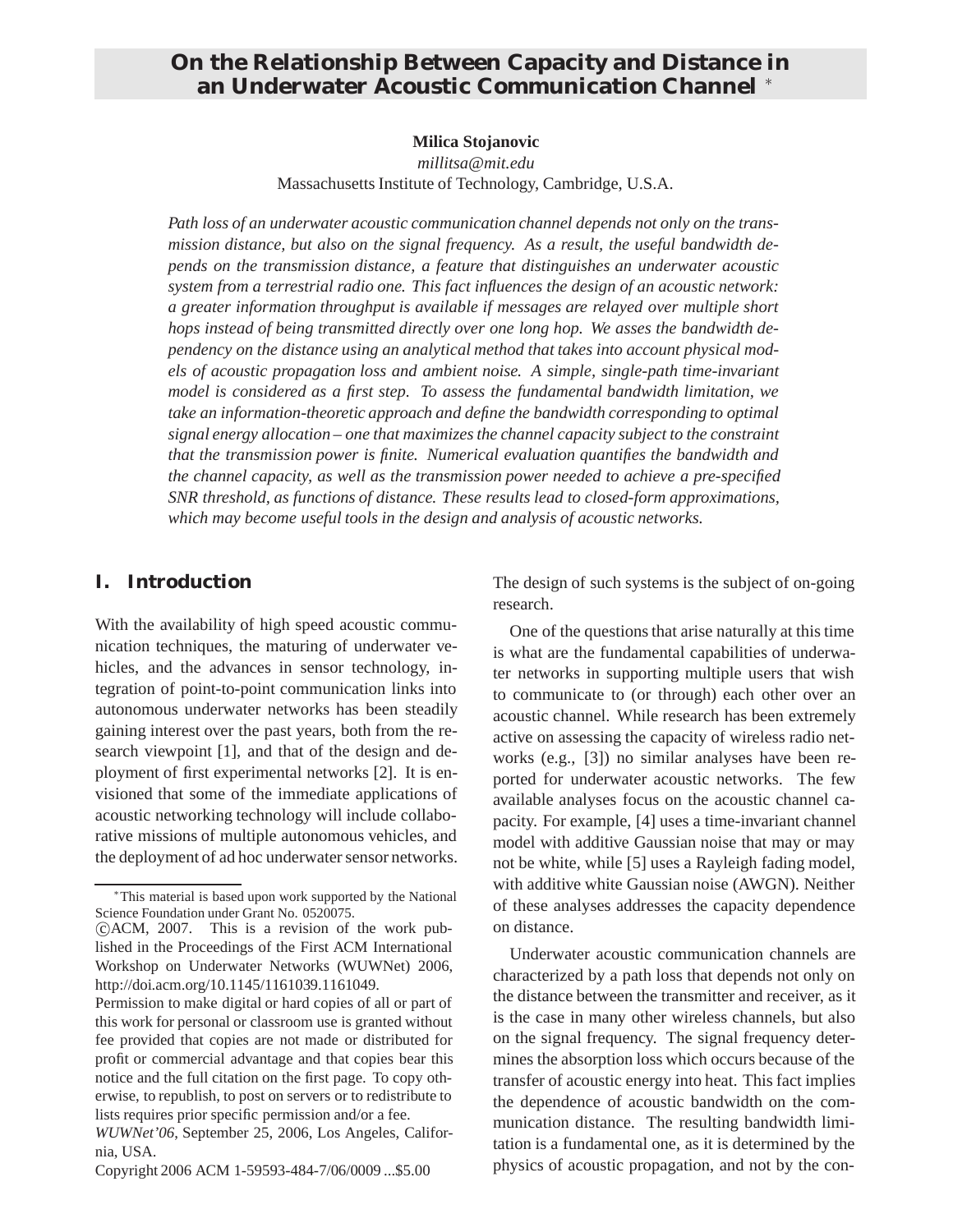straints of transducers.

The absorption loss increases with frequency as well as with distance, eventually imposing a limit on the available bandwidth within the practical constraints of finite transmission power. Consequently, a shorter communication link offers more bandwidth than a longer one in an underwater acoustic system. For example, transmission over 100 km can be performed in one hop, using a bandwidth of 1 kHz, or by relaying the information over 10 hops, each of which is 10 km long, but offers a bandwidth on the order of 10 kHz. Hence, in exchange for a more complicated system of relays, significant increase in information throughput can be obtained. At the same time, total energy consumption will be lower, but this is so for the radio channel as well.

Before one can answer the questions of network capacity, a functional dependence of the acoustic communication bandwidth with distance must be obtained. This is the subject of the present paper, which is organized as follows.

In Sec.II we summarize the basics of acoustic propagation, to formulate a model of the path loss and the ambient noise that will be used to assess the bandwidth. In Sec.III we propose two definitions of the acoustic bandwidth, one a heuristic definition based on the 3 dB loss in the band-edge SNR and a uniform energy allocation, and the other an informationtheoretic definition based on optimal energy allocation for a fixed transmission power. In both cases, the total transmission power is determined as that needed to achieve a pre-specified SNR within the given bandwidth. Sec.IV illustrates the results numerically, providing a quantitative measures of the bandwidth in Hz and capacity in bps, as well as the transmission power in dB re  $\mu$  Pa, as functions of distance. Numerical results lead to closed-form approximations which provide functional dependence of the system capacity on the transmission distance. Conclusions are summarized in Sec.V.

## **II. Acoustic propagation: path loss and noise**

### **II.A. Attenuation**

Attenuation, or path loss that occurs in an underwater acoustic channel over a distance  $l$  for a signal of frequency  $f$  is given by

$$
A(l,f) = A_0 l^k a(f)^l \tag{1}
$$

where  $A_0$  is a unit-normalizing constant, k is the spreading factor, and  $a(f)$  is the absorption coefficient. Expressed in dB, the acoustic path loss is given by

$$
10\log A(l, f)/A_0 = k \cdot 10\log l + l \cdot 10\log a(f)
$$
 (2)

The first term in the above summation represents the spreading loss, and the second term represents the absorption loss. The spreading factor  $k$  describes the geometry of propagation, and its commonly used values are  $k = 2$  for spherical spreading,  $k = 1$  for cylindrical spreading, and  $k = 1.5$  for the so-called practical spreading. (The counterpart of  $k$  in a radio channel is the path loss exponent whose value is usually between 2 and 4, the former representing free-space line-ofsight propagation, and the latter representing two-ray ground-reflection model.) The absorption coefficient can be expressed empirically, using the Thorp's formula which gives  $a(f)$  in dB/km for f in kHz as [6]:

$$
10\log a(f) = 0.11\frac{f^2}{1+f^2} + 44\frac{f^2}{4100+f^2} + 2.75 \cdot 10^{-4}f^2 + 0.003\tag{3}
$$

This formula is generally valid for frequencies above a few hundred Hz. For lower frequencies, the following formula may be used:

$$
10\log a(f) = 0.002 + 0.11\frac{f^2}{1+f^2} + 0.011f^2
$$
 (4)

The absorption coefficient is shown in Fig.1. It increases rapidly with frequency, thus imposing a limit on the maximal usable frequency for an acoustic link of a given distance.



Figure 1: Absorption coefficient,  $a(f)$  [dB/km].

The path loss describes the attenuation on a single, unobstructed propagation path. If a tone of frequency  $f$  and power  $P$  is transmitted over this path,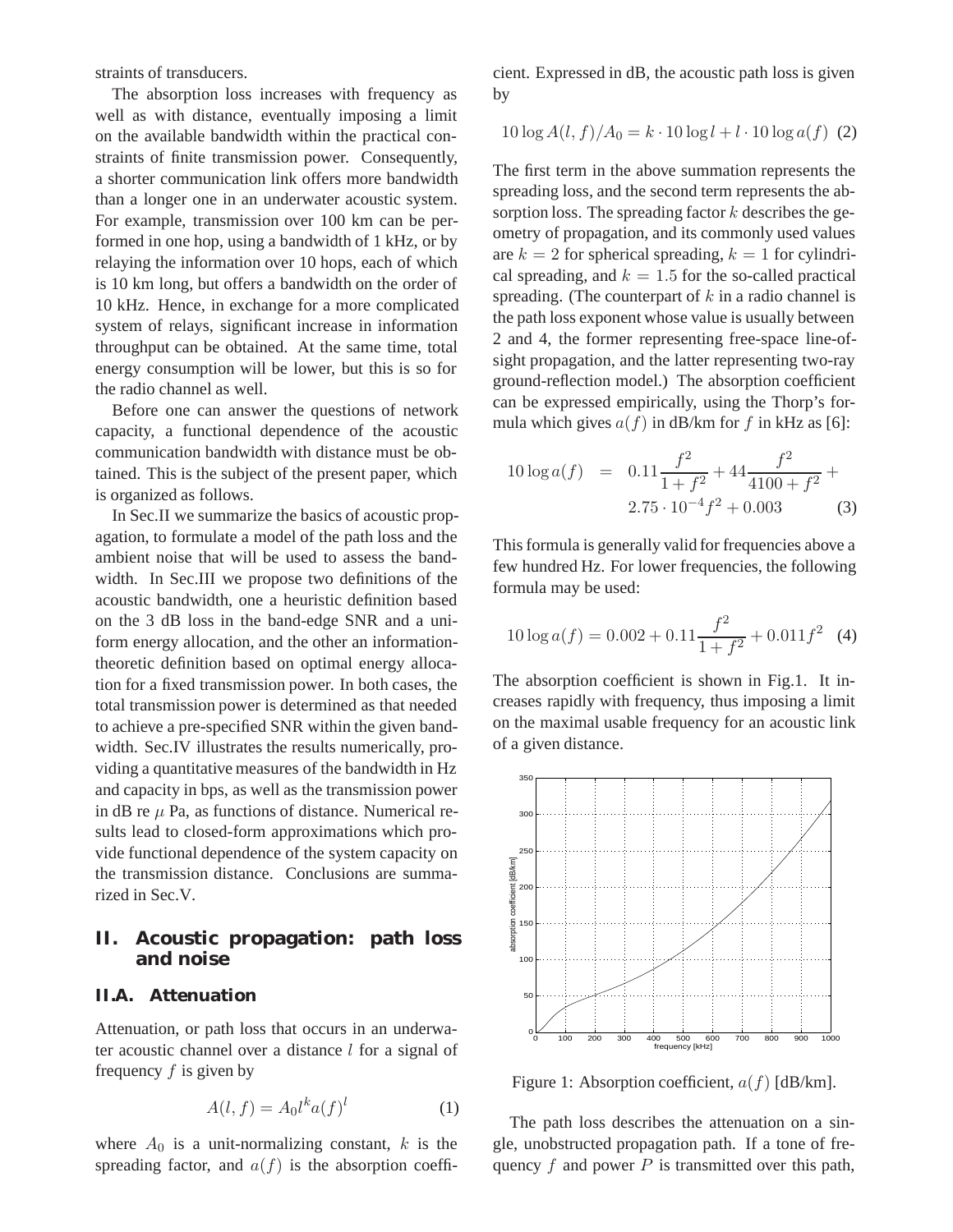the received signal power will be  $P/A(l, f)$ . If there are multiple propagation paths, each of length  $l_p$ ,  $p =$  $0, \ldots P-1$ , then the channel transfer function can be described by

$$
H(l, f) = \sum_{p=0}^{P-1} \Gamma_p / \sqrt{A(l_p, f)} e^{-j2\pi f \tau_p}
$$
 (5)

where  $l = l_0$  is the distance between the transmitter and receiver,  $\Gamma_p$  models additional losses incurred on the pth path (e.g. reflection loss), and  $\tau_p = l_p/c$  is the delay  $(c=1500 \text{ m/s}$  is the nominal speed of sound underwater). If the transmission is not directional, such that propagation paths other than the direct one contribute to the received signal, then the received power will be  $P|H(l, f)|^2$ . In our treatment, we shall fo-<br>cus on a propagation model that takes into account cus on a propagation model that takes into account only the basic path loss. Extensions to the multipath propagation case are straightforward, if the attenuation  $A(l, f)$  is replaced by  $1/|H(l, f)|^2$ , evaluated for<br>the particular channel geometry or determined experthe particular channel geometry or determined experimentally.

#### **II.B. Noise**

The ambient noise in the ocean can be modeled using four sources: turbulence, shipping, waves, and thermal noise. Most of the ambient noise sources can be described by Gaussian statistics and a continuous power spectral density (p.s.d.). The following empirical formulae give the p.s.d. of the four noise components in dB re  $\mu$  Pa per Hz as a function of frequency in kHz [7]:

$$
10 \log N_t(f) = 17 - 30 \log f
$$
  
\n
$$
10 \log N_s(f) = 40 + 20(s - 0.5) + 26 \log f - 60 \log(f + 0.03)
$$
  
\n
$$
10 \log N_w(f) = 50 + 7.5w^{1/2} + 20 \log f - 40 \log(f + 0.4)
$$
  
\n
$$
10 \log N_{th}(f) = -15 + 20 \log f
$$
 (6)

Turbulence noise influences only the very low frequency region,  $f < 10$  Hz. Noise caused by distant shipping is dominant in the frequency region 10 Hz -100 Hz, and it is modeled through the shipping activity factor s, whose value ranges between 0 and 1 for low and high activity, respectively. Surface motion, caused by wind-driven waves  $(w$  is the wind speed in m/s) is the major factor contributing to the noise in the frequency region 100 Hz - 100 kHz (which is the operating region used by the majority of acoustic systems). Finally, thermal noise becomes dominant for  $f > 100$  kHz.

The overall p.s.d. of the ambient noise,  $N(f)$  =  $N_t(f) + N_s(f) + N_w(f) + N_{th}(f)$ , is illustrated in Fig.2, for the cases of no wind (solid) and wind at a moderate 10 m/s (dotted), with varying degrees of shipping activity in each case. The noise decays with frequency, thus limiting the useful acoustic bandwidth from below. It may be useful to note that in a certain frequency region the noise p.s.d. decays linearly on the logarithmic scale. The following approximation may then be useful:

$$
10\log N(f) \approx N_1 - \eta \log f \tag{7}
$$

This approximation is shown in the figure (dash-dot) with  $N_1 = 50$  dB re  $\mu$  Pa and  $\eta = 18$  dB/decade.



Figure 2: Power spectral density of the ambient noise,  $N(f)$  [dB re  $\mu$  Pa]. The dash-dot line shows an approximation  $10 \log N(f) = 50 - 18 \log f$ .

#### **II.C. The AN Product and the SNR**

Using the attenuation  $A(l, f)$  and the noise p.s.d.  $N(f)$  one can evaluate the signal-to-noise ratio (SNR) observed over a distance  $l$  when the transmitted signal is a tone of frequency  $f$  and power  $P$ . Not counting the directivity gains and losses other than the path loss, the narrow-band SNR is given by

$$
SNR(l, f) = \frac{P/A(l, f)}{N(f)\Delta f}
$$
 (8)

where  $\Delta f$  is the receiver noise bandwidth (a narrow band around the frequency  $f$ ). The AN product,  $A(l, f)N(f)$ , determines the frequency-dependent part of the SNR. The factor  $1/A(l, f)N(f)$  is illustrated in Fig.3. For each transmission distance  $l$ , there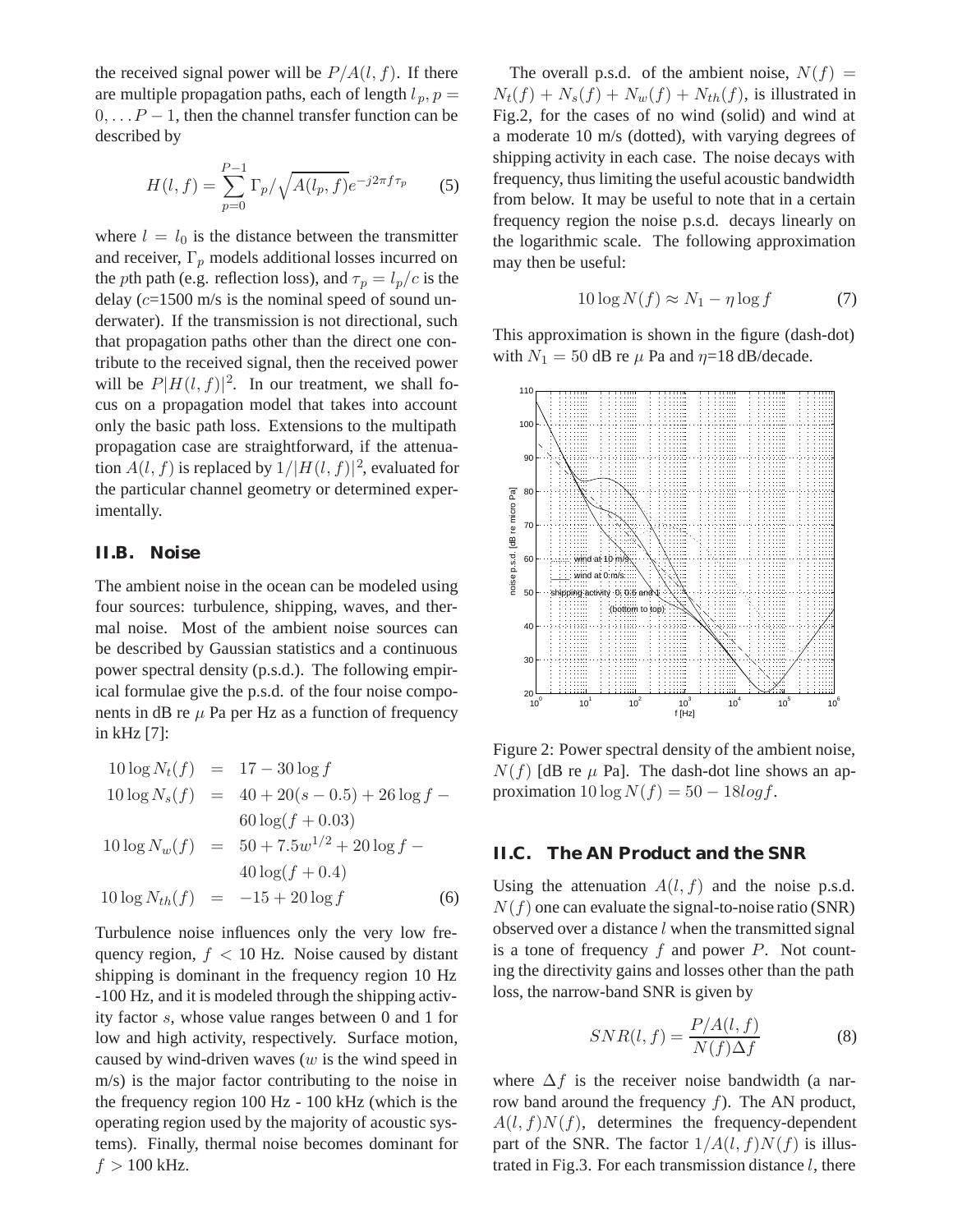clearly exists an optimal frequency  $f_o(l)$  for which the maximal narrow-band SNR is obtained. The optimal frequency is plotted in Fig.4 as a function of transmission distance. In practice, one may choose some transmission bandwidth around  $f<sub>o</sub>(l)$ , and adjust the transmission power so as to achieve the desired SNR level. We comment more on such choices in the following section.



Figure 3: Frequency-dependent part of narrow-band SNR,  $1/A(l, f)N(f)$ . Practical spreading ( $k = 1.5$ ) is used for the path loss  $A(l, f)$ . Moderate shipping activity ( $s = 0.5$ ) and no wind ( $w = 0$ ) are used for the noise p.s.d.  $N(f)$ .



Figure 4: Optimal frequency  $f_o(l)$  is the one at which  $1/A(l, f)N(f)$  reaches its maximum.

### **III. Bandwidth and capacity**

#### **III.A. A heuristic bandwidth definition**

A possible definition of the system bandwidth is that of a 3 db (or some other level) bandwidth. We define the 3 dB bandwidth  $B_3(l)$  as that range of frequencies around  $f_o(l)$  for which  $SNR(l, f)$  >  $SNR(l, f_o(l))/2$ , i.e., for which  $A(l, f)N(f) <$  $2A(l, f_o(l))N(f_o(l)) = 2AN_{min}(l).$ 

Once the transmission bandwidth is set to some  $B(l)=[f_{min}(l),]$  $f_{max}(l)$  around  $f_o(l)$ , the transmission power  $P(l)$ can be adjusted to achieve the desired narrow-band SNR level at  $f<sub>o</sub>(l)$ . Alternatively, and perhaps more meaningfully, one may set the desired transmission power in accordance with the total SNR corresponding to the bandwidth  $B(l)$ . If we denote by  $S_l(f)$  the p.s.d. of the transmitted signal chosen for the distance  $l$ , then the total transmitted power is

$$
P(l) = \int_{B(l)} S_l(f) df
$$
 (9)

and the SNR is

$$
SNR(l, B(l)) = \frac{\int_{B(l)} S_l(f) A^{-1}(l, f) df}{\int_{B(l)} N(f) df}
$$
 (10)

In this definition, the SNR depends on the transmitted signal p.s.d., and so does the total transmission power  $P(l)$ . In the simplest case, the transmitted signal p.s.d. is flat,  $S(l, f) = S_l$  for  $f \in B(l)$ , and 0 elsewhere. The total transmission power is then  $P(l) = S_l B(l)$ . If it is required that the received SNR be greater than some pre-specified threshold  $SNR_0$ , then the minimal transmission power can be determined from  $SNR_0$  and  $B(l)$ . When the 3 dB bandwidth is used, the corresponding transmission power is determined as

$$
P_3(l) = SNR_0B_3(l)\frac{\int_{B_3(l)} N(f)df}{\int_{B_3(l)} A^{-1}(l, f)df}
$$
 (11)

While this definition of the acoustic system bandwidth may be intuitively satisfying, there is nothing to guarantee its optimality. It may be possible to achieve a better utilization of resources through a different energy distribution across the system bandwidth. In other words, we may adjust the signal p.s.d.  $S_l(f)$ in accordance with the given channel and noise characteristics  $A(l, f)$  and  $N(f)$  so as to optimize some performance metric. We do so in the following section.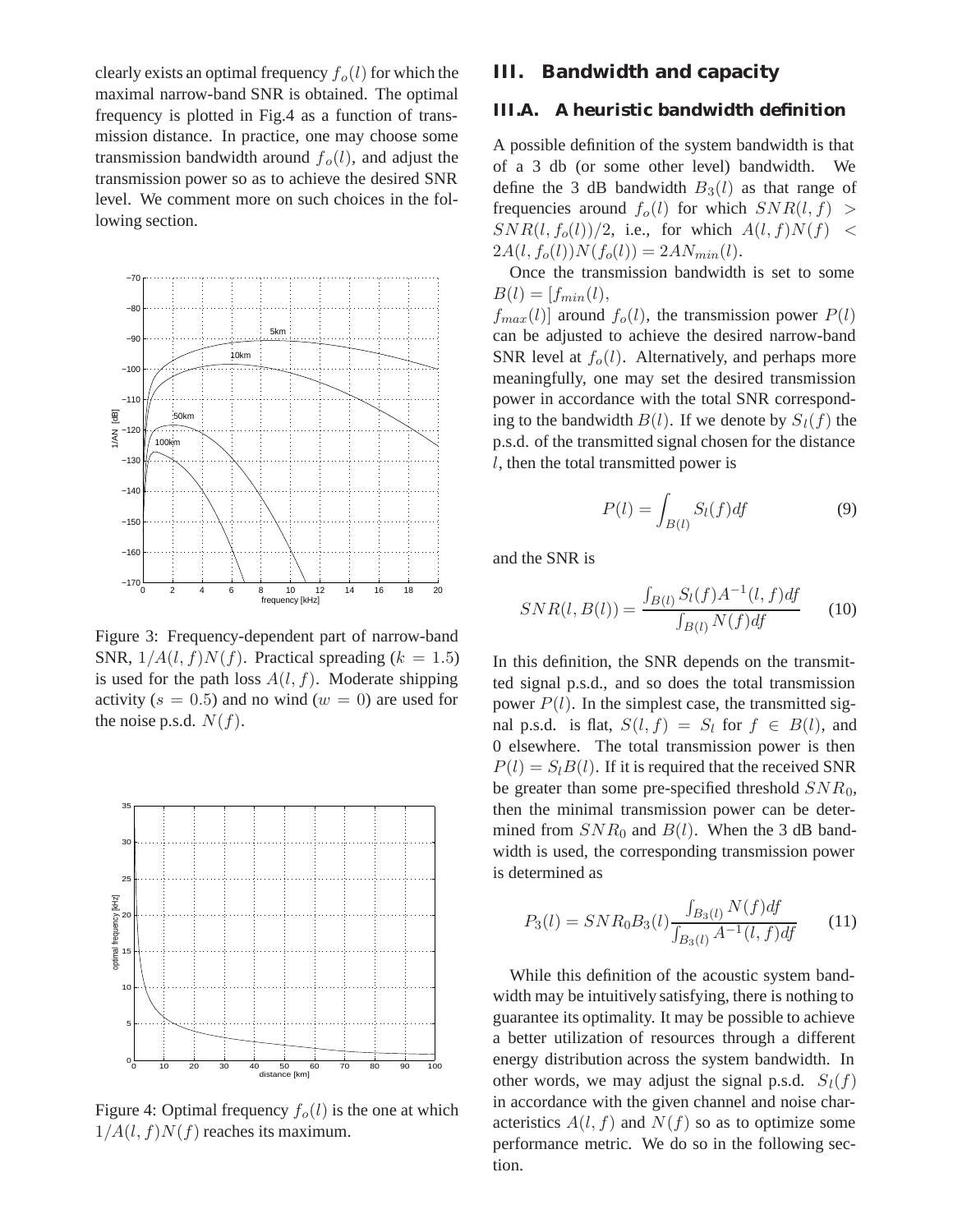#### **III.B. Capacity-based bandwidth definition**

A performance metric that naturally comes to mind is the channel capacity. Assuming that the noise is Gaussian, and that the channel is time-invariant for some interval of time, the capacity can be obtained by dividing the total bandwidth into many narrow sub-bands, and summing the individual capacities. The ith subband is centered around frequency  $f_i$ ,  $i = 1, 2, \ldots$  and it has width  $\Delta f$ , which is small enough that the channel transfer function appears frequency-nonselective, i.e. the only distortion comes from a constant attenuation factor  $A(l, f_i)$ . The noise in this narrow sub-band can be approximated as white, with the p.s.d.  $N(f_i)$ , and the resulting capacity is given by

$$
C(l) = \sum_{i} \Delta f \log_2 \left[ 1 + \frac{S_l(f_i)A^{-1}(l, f_i)}{N(f_i)} \right] \quad (12)
$$

Maximizing the capacity with respect to  $S_l(f)$ , subject to the constraint that the total transmitted power  $P(l)$  is finite, yields the optimal energy distribution. The signal p.s.d. should satisfy the water-filling principle [8]:

$$
S_l(f) + A(l, f)N(f) = K_l \tag{13}
$$

where  $K_l$  is a constant whose value is to be determined from the power  $P(l)$ , and it is understood that  $S_l(f) \geq 0.$ 

The power  $P(l)$  can be chosen to provide a desired SNR,  $SNR_0$ , similarly as before. The SNR corresponding to the optimal energy distribution is given by

$$
SNR(l, B(l)) = \frac{\int_{B(l)} S_l(f) A^{-1}(l, f) df}{\int_{B(l)} N(f) df}
$$

$$
= K_l \frac{\int_{B(l)} A^{-1}(l, f) df}{\int_{B(l)} N(f) df} - 1
$$
(14)

The transmitted power is

$$
P(l) = \int_{B(l)} S_l(f) df = K_l B(l) - \int_{B(l)} A(l, f) N(f) df
$$
\n(15)

If the power is determined as the minimum needed to satisfy the SNR condition

$$
SNR(l, B(l)) \geq SNR_0 \tag{16}
$$

then the optimal energy distribution  $S_l(f)$  can be obtained through the following numerical procedure.

For each distance  $l$ , we begin by finding the optimal frequency  $f<sub>o</sub>(l)$ , and setting the initial value of the

constant  $K_l$  to  $K_l^{(0)} = AN_{min}(l)$ . We then proceed iteratively, increasing  $K_l$  in each step by some small amount, until the condition (16) is met. In particular, if  $K_l^{(n)}$  denotes the current value of the constant  $K_l$ , for which the SNR is still below the desired threshold, then the following operations are performed in the nth step:

- 1. Determine  $B^{(n)}(l)$  as that region of frequencies for which  $A(l, f)N(f) \leq K_l^{(n)}$ .
- 2. Calculate  $SNR^{(n)}$  from (14) using the bandwidth  $B^{(n)}(l)$  and the constant  $K_l^{(n)}$ .
- 3. Compare  $SNR^{(n)}$  to  $SNR_0$ . If  $SNR^{(n)} <$  $SNR_0$ , increase  $K_l$  by a small amount, and continue the procedure. For example,  $K_l^{(n+1)}$  = (1 +  $\epsilon$ ) $K_l^{(n)}$  was used for numerical evaluation<br>of results in Sec. IV, with  $\epsilon$ =0.01 of results in Sec. IV, with  $\epsilon$ =0.01.

When  $SNR^{(n)}$  reaches (or slightly exceeds)  $SNR_0$ , the procedure ends. The current value of  $K_l^{(n)}$  is set as the desired constant  $K_l$ , and the current value of the bandwidth  $B^{(n)}(l)$  is set as the desired bandwidth  $B^{(l)}$ . The optimal energy distribution is  $B(l)$ . The optimal energy distribution is

$$
S_l(f) = \begin{cases} K_l - A(l, f)N(f), & f \in B(l) \\ 0, & \text{otherwise} \end{cases}
$$
 (17)

and the total power is obtained from (15). Finally, the channel capacity is

$$
C(l) = \int_{B(l)} \log_2 \left[ \frac{K_l}{A(l, f)N(f)} \right] df \qquad (18)
$$

In comparison, the capacity (if it may be called that) of the heuristic scheme that uses equal energy distribution across the 3 dB bandwidth is

$$
C_3(l) = \int_{B_3(l)} \log_2 \left[ 1 + \frac{P_3(l)/B_3(l)}{A(l,f)N(f)} \right] df \quad (19)
$$

### **IV. Numerical results**

The bandwidth, capacity, and transmission power were evaluated through numerical integration of the expressions presented in the previous section. Results are presented for both the 3 dB definition and the capacity-maximizing definition of bandwidth. For lack of better names, we shall refer to these two cases at the heuristic case and the optimal case, respectively. In both cases, the acoustic loss is modeled using practical spreading,  $k = 1.5$ , and the noise p.s.d. is that obtained for moderate shipping activity  $s = 0.5$  and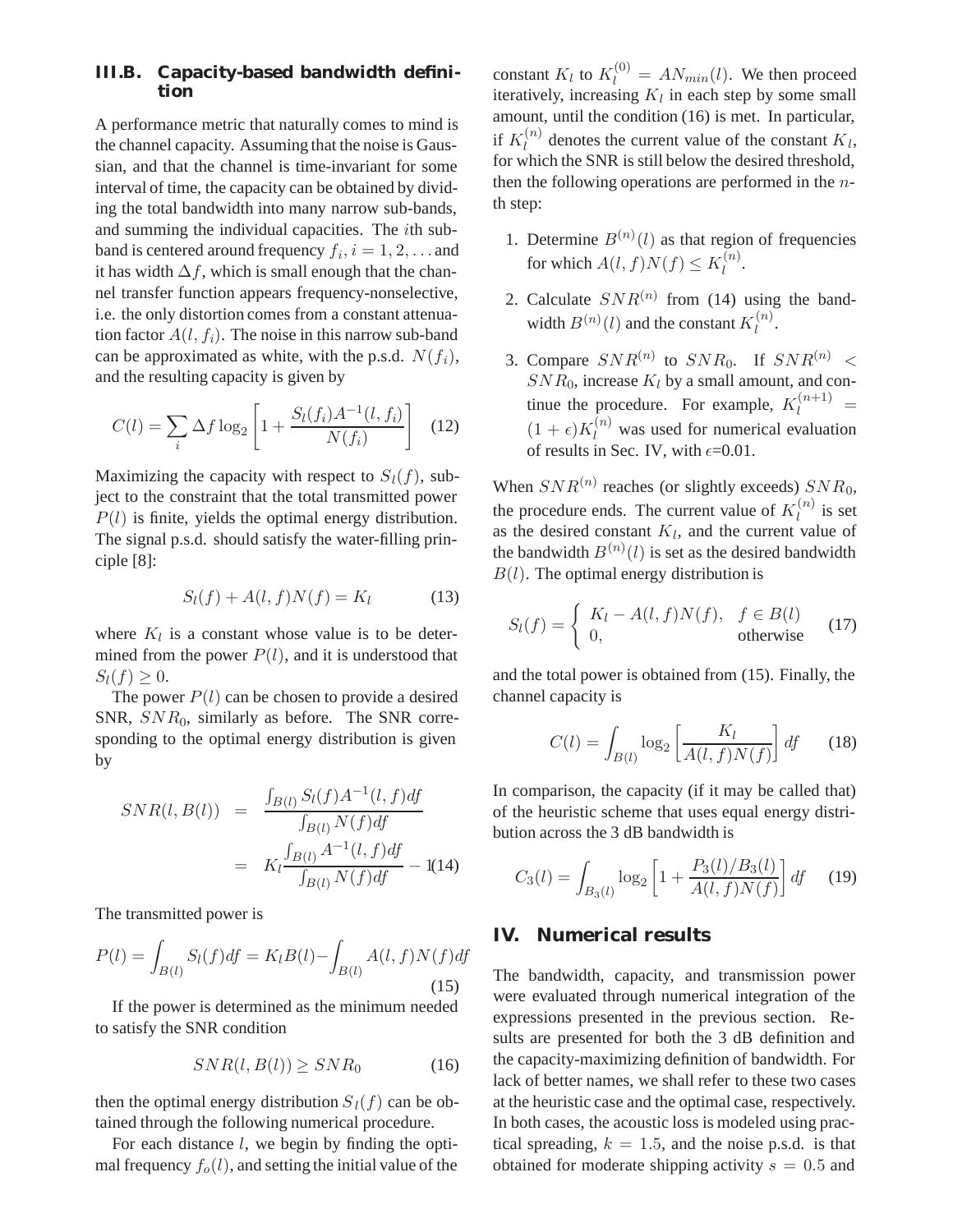wind speed  $w = 0$ . The SNR threshold is set to  $SNR_0=20$  dB.

Figure 5 illustrates the results obtained using the 3 dB bandwidth definition. The upper plot shows the bandwidth  $B_3(l)$  and the corresponding capacity  $C_3(l)$ , evaluated numerically from the expres-<br>sion (19). The resulting bandwidth efficiency is The resulting bandwidth efficiency is 6.6 bps/Hz. The lower plot shows the transmission power  $P_3(l)$ , evaluated from the expression (11).



Figure 5: Bandwidth and capacity (upper plot) and transmission power (lower plot) needed to achieve  $SNR_0=20$  dB. Equal energy distribution and the 3 dB bandwidth definition are used. Circles indicate results of numerical integration; solid curves represent closed-form approximations.

For the case of optimal resource allocation, we first find the transmitted signal p.s.d. for each distance and the desired threshold SNR. Fig.6 illustrates the attenuation-noise characteristic  $A(l, f) \cdot N(f)$ , and the optimal p.s.d.  $S_l(f)$  obtained for  $l=5$  km. Shown together with the AN characteristic is the value of  $K_l$ for which the total SNR reaches  $SNR_0=20$  dB. The points on the frequency axis where  $K_l$  crosses the AN characteristic mark the optimal signal bandwidth for this distance and the chosen SNR threshold.

The results obtained using the optimal bandwidth definition are summarized in Fig.7. The upper plot shows the bandwidth  $B(l)$  and the corresponding capacity  $C(l)$ , evaluated numerically from the expres-



Figure 6: Finding the optimal p.s.d of the transmitted signal for transmission distance  $l=5$ km: upper plot shows  $A(l, f)N(f)$  and the constant level  $K_l$  for which the received SNR equals  $SNR_0$ =20 dB; lower plot shows the resulting p.s.d.  $S_l(f)$ .

sion (18). The resulting bandwidth efficiency is 8 bps/Hz. The improvement in bandwidth efficiency owes to the optimal energy-bandwidth allocation. The lower plot shows the transmission power  $P(l)$ , evaluated from the expression (15).

While there is no closed-form solution for the system bandwidth as a function of distance, a closer examination of the numerical results reveals that the bandwidth decays almost linearly with distance on a logarithmic scale. A similar observation can be made for the capacity. The power increases with distance, also following a linear trend on the logarithmic scale. Such trends are observed for both the heuristic and the optimal bandwidth definition. Hence, the following approximations are proposed:

$$
\hat{B}_3(l) = b_3 l^{-\beta_3}, \quad \hat{C}_3(l) = c_3 l^{-\gamma_3}, \quad \hat{P}_3(l) = p_3 l^{\pi_3}
$$
\n
$$
\hat{B}(l) = b_o l^{-\beta_o}, \quad \hat{C}(l) = c_o l^{-\gamma_o}, \quad \hat{P}(l) = p_o l^{\pi_o}
$$
\n(20)

where the coefficients  $b, c, p$ , and the exponents  $\beta$ ,  $\gamma$ ,  $\pi$  are positive constants that can be determined by curve-fitting. Least-squares approximation by a first-order polynomial on a logarithmic scale provided the values of these parameters that were used to plot the results of Figs.5 and 7. Solid curves represent the closed-form approximations, while circles indicate the actual values obtained through numerical integration. Clearly, there is a very good agreement between the numerical results and the approximate closed-form solutions. Hence, the closed-form ex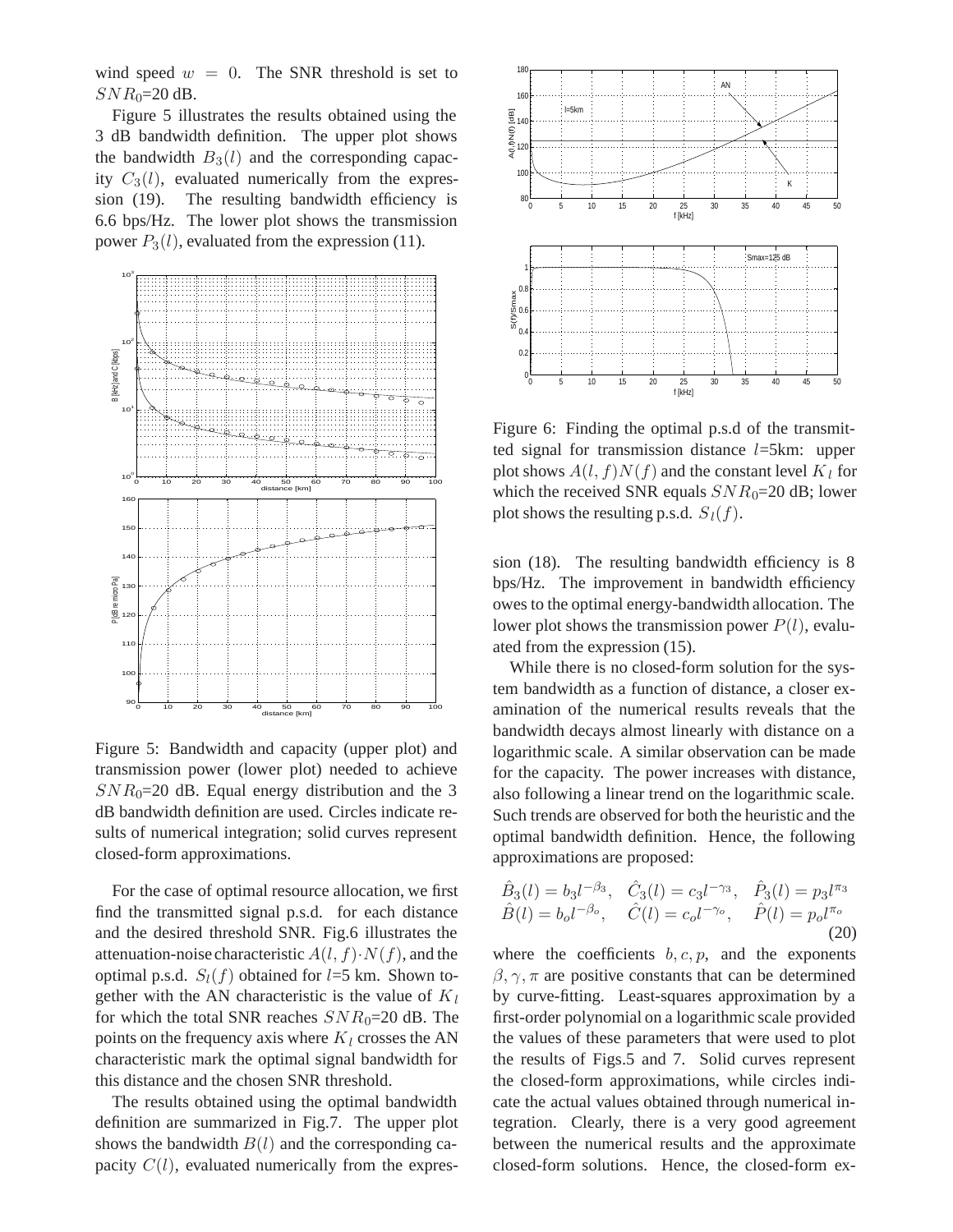pressions offer an efficient way of estimating the system resources (available bandwidth and capacity, required power) for a given distance. They may thus prove to be a useful tool in the design and analysis of underwater acoustic networks, where it might be cumbersome to evaluate numerically the link capacities and powers for every different topology.



Figure 7: Bandwidth and capacity (upper plot) and transmission power (lower plot) needed to achieve  $SNR_0$ =20 dB. Capacity-maximizing energy distribution and the corresponding optimal bandwidth definition are used. Circles indicate results of numerical integration; solid curves represent closed-form approximations.

The results of Figs. 5 and 7 correspond to the SNR threshold of 20 dB. For a different SNR threshold, different values of bandwidth, capacity, and transmission power will be obtained. The effect of varying SNR on the link capacity and bandwidth is summarized in Fig.8. Shown in the figure is the bandwidth efficiency, i.e. the ratio between the system capacity and bandwidth,  $C(l)/B(l)$  in bps/Hz, for several values of transmission distance,  $l = 5, 15, 25, \ldots 75$  km. The capacity-maximizing definition of bandwidth is used, and the system parameters are evaluated for  $SNR_0$  between -15 dB and 45 dB. The first plot (top) provides a relationship between the bandwidth efficiency and the transmission power. The bandwidth efficiency increases with transmission power, following a similar pattern for various distances. The second plot illustrates the bandwidth efficiency as a function of SNR. Although one might expect the C/B curves to collapse into a single curve, this is not the case, except at low SNR. At a moderate SNR around 10 dB, the C/B curves start to diverge slightly, showing a greater bandwidth efficiency for a greater distance. However, with a further increase in the SNR, the curves cross each other, yielding higher bandwidth efficiency to shorter distances. As a benchmark, the plot also shows the bandwidth efficiency of an equivalent AWGN channel,

$$
\left(\frac{C}{B}\right)_{AWGN} = \log_2(1 + SNR_0) \tag{21}
$$

We observe that the bandwidth efficiency of an acoustic Gaussian channel tends to that of an equivalent AWGN channel at low SNR regardless of the distance, but then deviates from it as the SNR increases. For the considered model of a time-invariant single-path acoustic channel, the bandwidth efficiency is greater than that of an equivalent AWGN channel in the SNR range between about 10 dB and 30 dB, but falls below it as the SNR further increases.

It may also be interesting to present the bandwidth efficiency as a function of the bit SNR, a figure of merit commonly used in the study of communication systems. For a channel corrupted by the AWGN, the bit SNR is the ratio of the bit energy  $E_b$  to the noise p.s.d.  $N_0$ . The noise in the acoustic channel is not white, but one can define the p.s.d. of an equivalent white noise as

$$
N_0(l) = \frac{1}{B(l)} \int_{B(l)} N(f) df
$$
 (22)

The dependence of the equivalent noise p.s.d. on the distance is caused by that of the bandwidth. The received bit energy is

$$
E_b(l) = \frac{1}{C(l)} \int_{B(l)} S_l(f) A^{-1}(l, f) df
$$
 (23)

Hence, we define the equivalent bit SNR as

$$
\frac{E_b}{N_0} = \frac{B(l)}{C(l)} SNR_0(l, B(l))
$$
\n(24)

It may be interesting to note that although both the bit energy and the equivalent white noise p.s.d. depend on the distance, their ratio does not. The third plot of Fig.8 shows the bandwidth efficiency as a function of the equivalent bit SNR  $E_b/N_0$ . As a calibration benchmark, the plot also shows the bandwidth efficiency of the equivalent AWGN channel, which obeys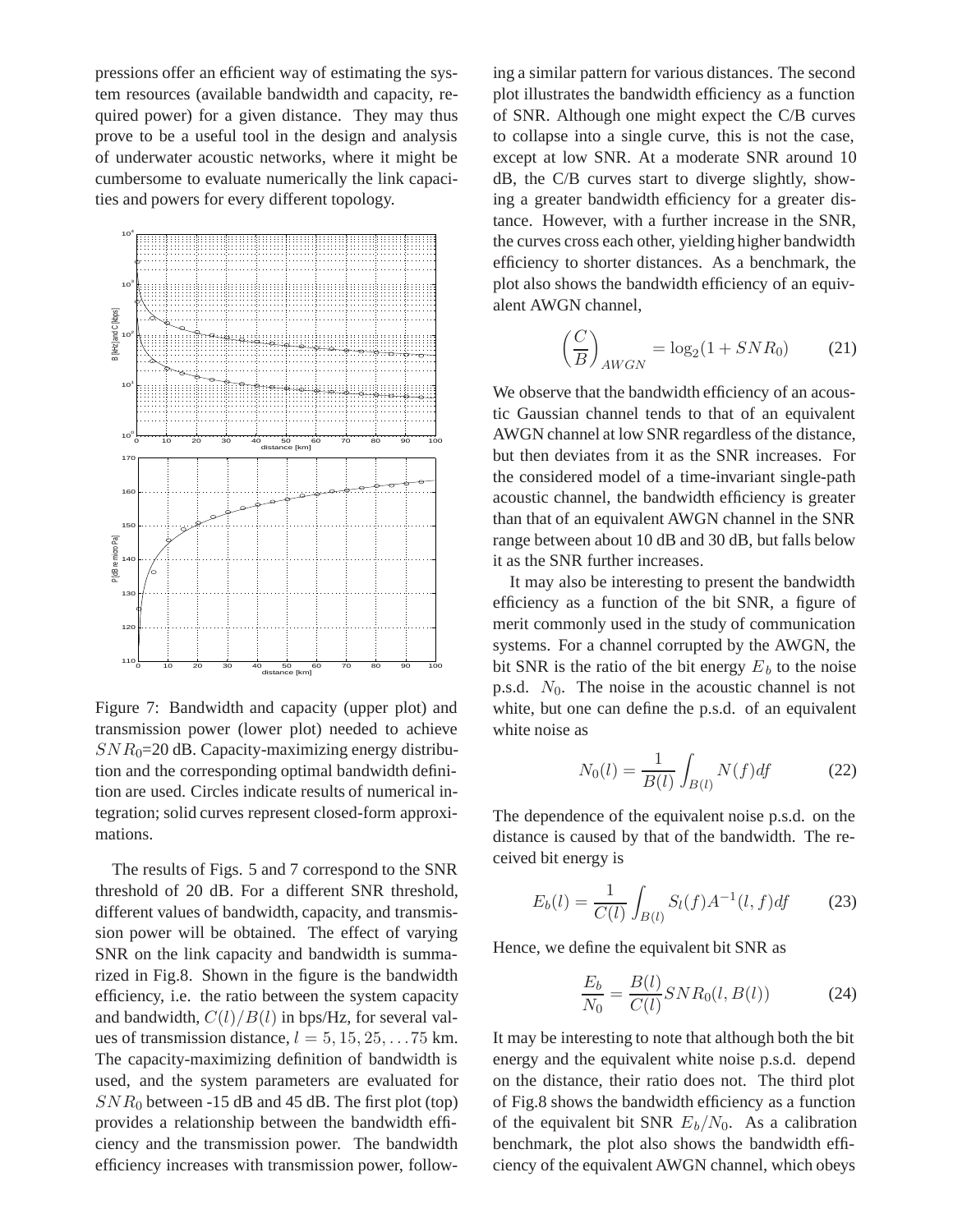

Figure 8: Bandwidth efficiency as a function of transmission power, SNR and equivalent  $E_b/N_0$ .

the relationship

$$
\frac{E_b}{N_0} = \frac{2^{(C/B)_{AWGN}} - 1}{(C/B)_{AWGN}}
$$
 (25)

This plot presents the same results as the second one, but perhaps in a more familiar framework, which clearly shows the Shannon's limit.

Finally, we note that the closed-form approximations for bandwidth, capacity and transmission power depend on the SNR threshold, as do their true values (Fig.8 showed the actual values obtained through numerical integration). Hence, the coefficients and the exponents of the approximations (20) are functions of the SNR threshold  $SNR_0$ . Figs.9 and 10 show the approximation parameters for the 3 dB bandwidth definition, while Figs.11 and 12 correspond to the the optimal definition. The coefficients are given in dB relative to 1 kHz, 1 kbps, and 1  $\mu$ Pa, for the bandwidth, capacity, and power, respectively, and the exponents are given in dB per km. We recall that these results correspond to a single path propagation model with practical spreading and a particular ambient noise profile.

# **V. Conclusions**

It is well known that the frequency-dependency of the acoustic path loss imposes a bandwidth limitation on an underwater communication system, such that a greater bandwidth is available for a shorter transmission distance. This fact has a significant implication on the design of an acoustic network: if a greater bandwidth is available for a shorter distance, then the total network throughput can be increased by placing relay nodes between the information-generating ones. In designing a network, one will thus inevitably ask how many relays to use, where to place them, and what is the overall throughput improvement; or, more generally, what is the optimal resource allocation and what is the network capacity. To answer these questions, link capacity must be known as a function of distance.

This paper offers an insight into the relationship between an acoustic link capacity and distance. As a first approximation, a simple model of a time-invariant acoustic channel was considered, taking into account the physical laws of acoustic propagation and the ambient noise. The bandwidth, capacity, and transmission power needed to achieve a pre-specified SNR were evaluated analytically as functions of distance. Numerical results were shown to admit simple closedform approximations. These semi-analytical solutions provide the needed functional dependence between the acoustic link capacity and transmission distance.

The basic principles used in this paper can be applied to more accurate acoustic channel models that take into account both multipath propagation and time-variability. Future research should focus on using these results to assess the capacity of multi-hop acoustic systems.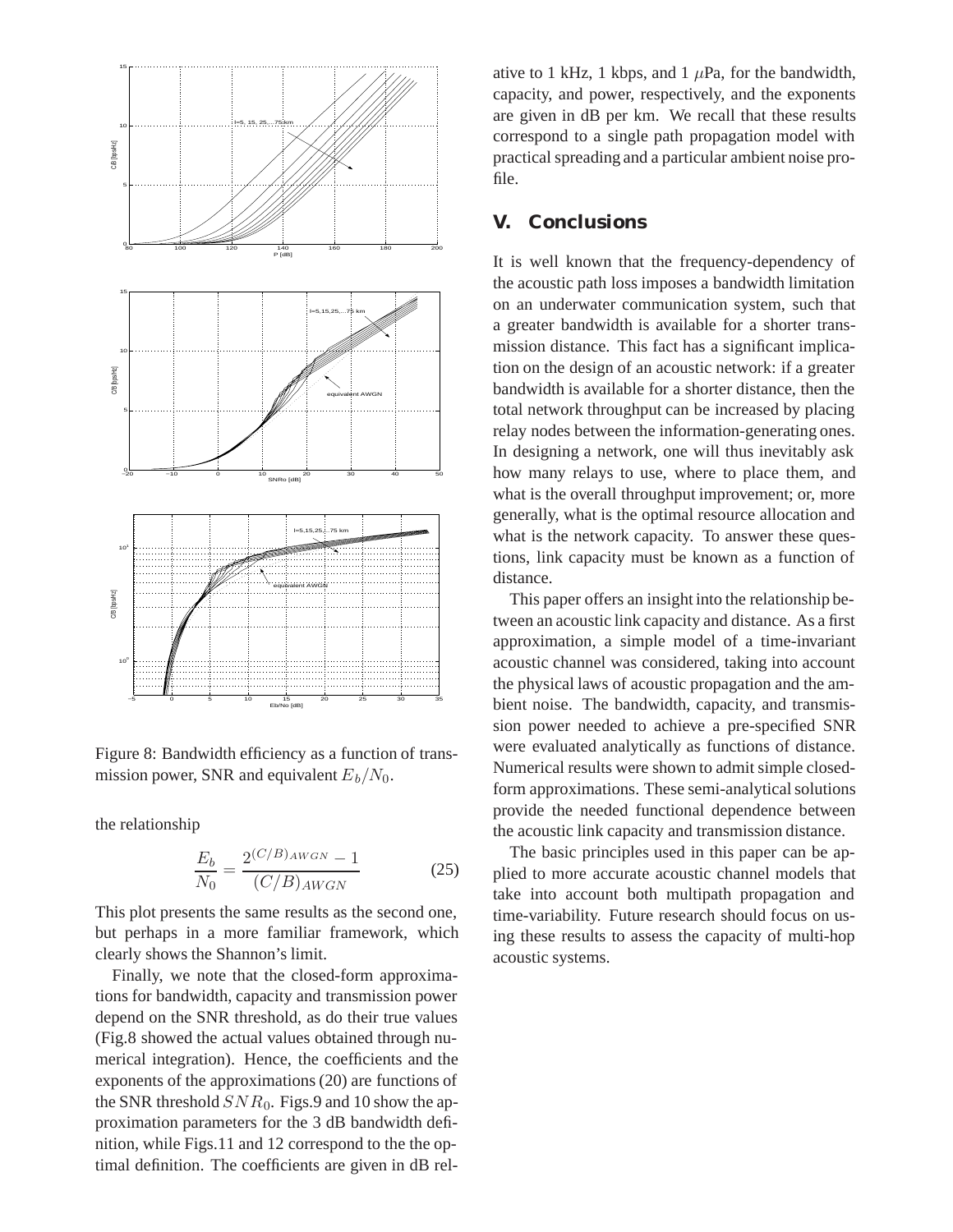

Figure 9: Model parameters as functions of SNR under the 3 dB definition: bandwidth and capacity coefficients  $b_3$ ,  $c_3$ , and power coefficient  $p_3$ .



Figure 10: Model parameters as functions of SNR under the 3 dB definition: bandwidth and capacity exponents  $\beta_3$ ,  $\gamma_3$ , and power exponent  $\pi_3$ .



Figure 11: Model parameters as functions of SNR under the optimal definition: bandwidth and capacity coefficients  $b_o$ ,  $c_o$ , and power coefficient  $p_o$ .



Figure 12: Model parameters as functions of SNR under the optimal definition: bandwidth and capacity exponents  $\beta_o$ ,  $\gamma_o$ , and power exponent  $\pi_o$ .